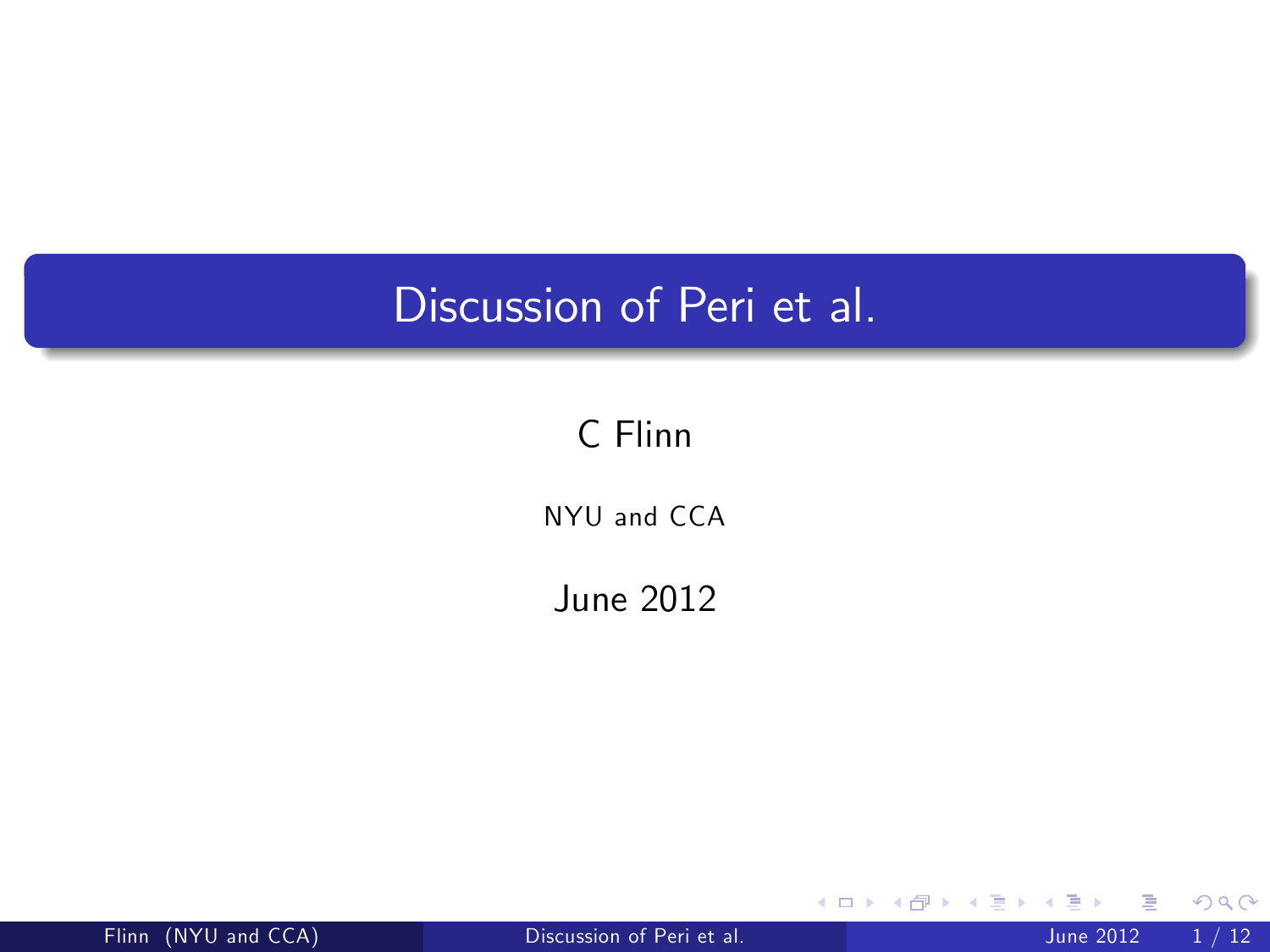#### **Overview**

- The paper is divided into 4 chapters, not including the introduction.
- I will focus on the chapter employing search methods to explore discrimination (by Flabbi and Tejada), and will add a few comments on that touch upon some of the results from other chapters.
- Overall, I found that the chapters included may interesting empirical results and interpretations.
- That said, I am not sure that we are much closer to "understanding" discrimination than we were before. Not for lack of effort, just because it is hard to "explain" using a neoclassical framework.
- It may be that the theory of statistical discrimination has the most to offer.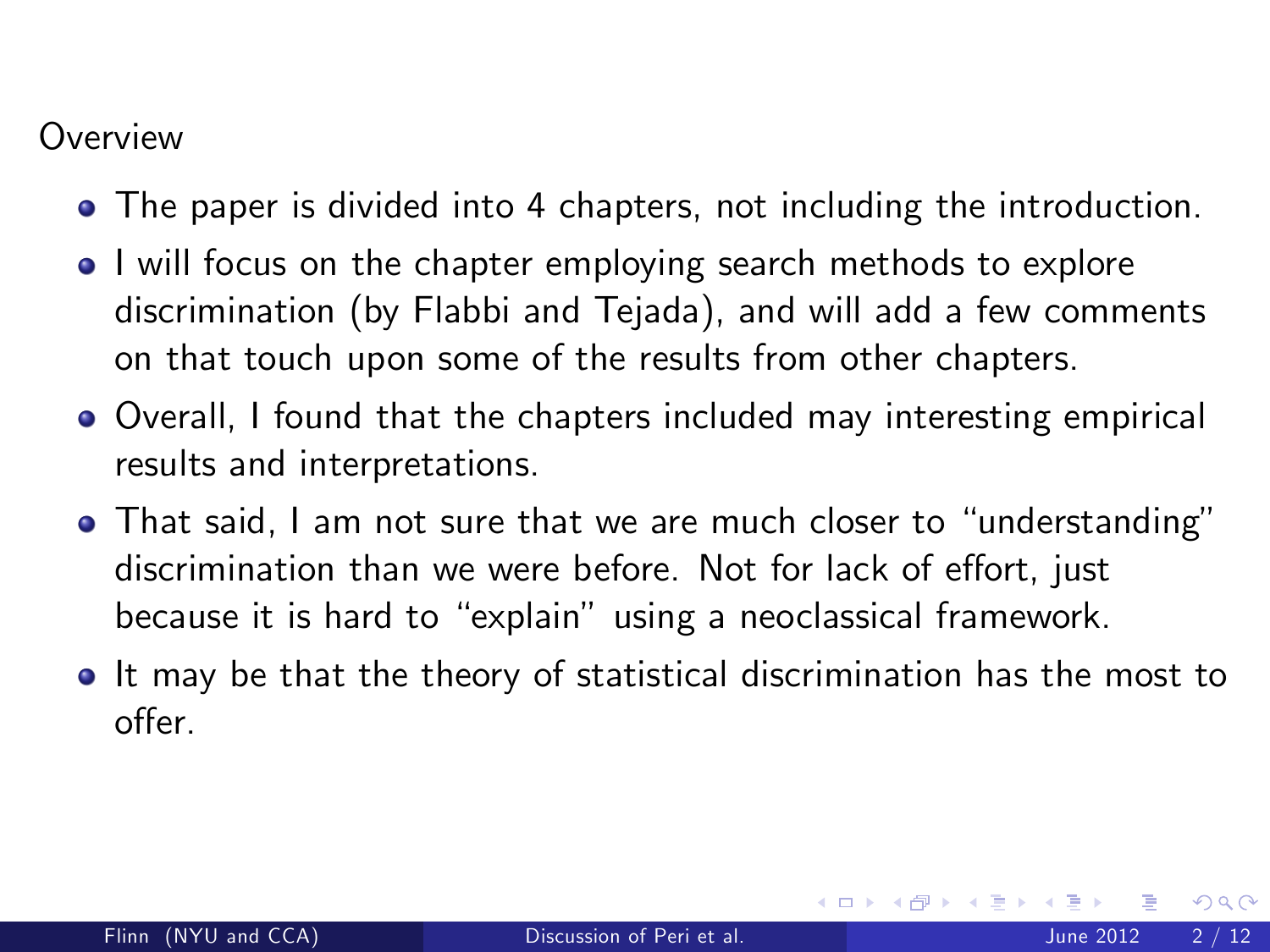- The simple unemployed search model that is used in Chapter 2 is a potentially useful one for looking at discriminatory behavior.
- There generally exist profits (i.e., surplus) to both sides in the employment contract due to search frictions, so that Becker's impossibility results are not immediately applicable.
- In this view of the world, the wage is given by

$$
w(x, d, g) = \alpha(x - d \times g) + (1 - \alpha)\rho U_g,
$$

where  $d > 0$  indicates that the employer is discriminatory and g is an indicator for female.

- The proportion of discriminatory employers is  $p \in [0, 1]$ .
- The value of unemployed search for females,  $\mathit{U}_{f}$ , is less than  $\mathit{U}_{m}$  if  $d > 0$  and  $p > 0$ , all else equal.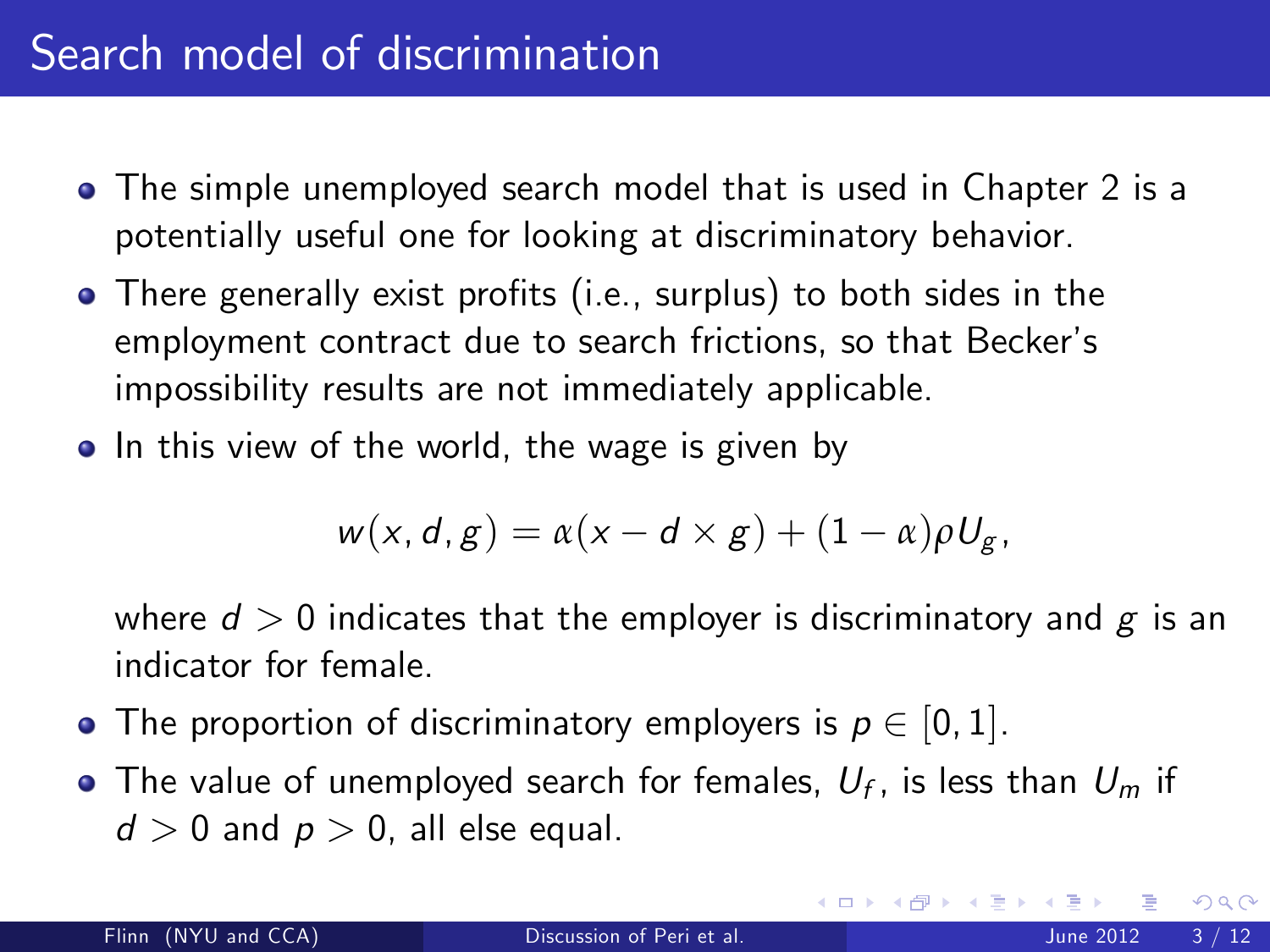# Theory (without discrimination - only gender differences)

- The contact rate with potential employers is *λ* (search intensity or type of job differences by  $g$ ?)
- The exit rate is  $\eta$  (do women "quit" more often?)
- The productivity distribution is  $G(x)$  (productivity differences by  $g$ ?)
- $\bullet$  Discount and flow benefits in unemployment are  $\rho$  and b (women may be less myopic and with more productive use of time in unemployment?)
- All of these parameters determine  $U_{\sigma}$  and the reservation match value  $\theta_{\mathcal{\mathcal{g}}}^{*}=\rho_{\mathcal{\mathcal{g}}}^{\vphantom{*}}U_{\mathcal{\mathcal{g}}}$
- All of these parameters can differ by g and are capable of reproducing gender-specific wage and unemployment duration distributions.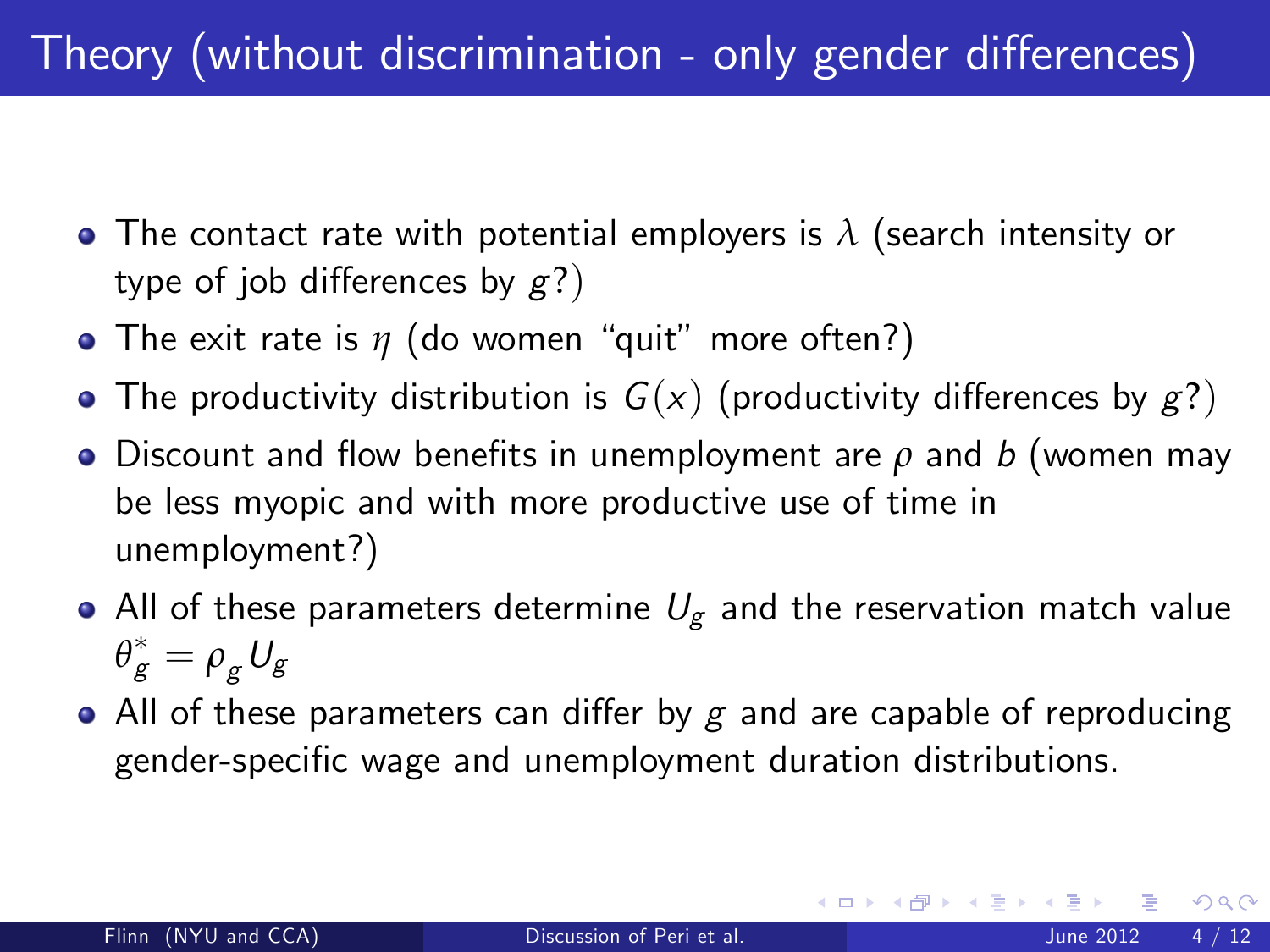Theory - 2

- Nice thing about model is that discrimination is indicated by employment proportions, not (necessarily) by wage differences.
- Women will have higher reservation match values at discriminatory employers, so that part of the loss in terms of  $\alpha \times d$  is compensated by the higher  $x$  required for job acceptance.
- The lack of On-the-Job (OTJ) search in this model potentially important.
	- Employment spells consist of sequences of job spells.
	- The fact that women are more likely to exit an employment spell (*η*) has implications for wage growth.
- $\bullet$  The theory is that separations are all exogenous and independent of x.
- $\bullet$  But for women (especially) shocks to the value of home time, b, may lead to separations from low match value jobs. This may make employers avoid hiring low skill women (in particular).

4 D F

<span id="page-4-0"></span> $QQ$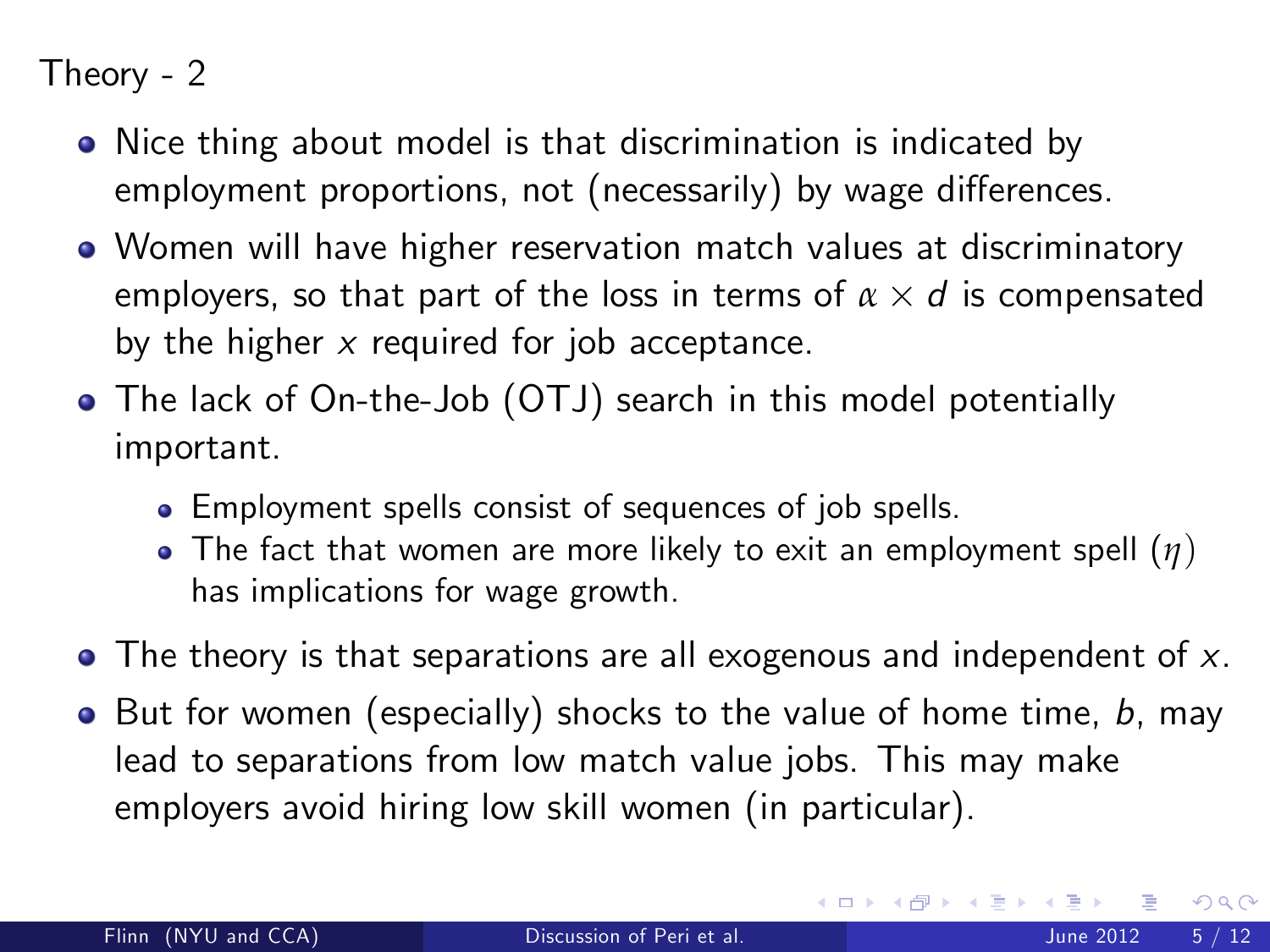## Competitive features in a search framework

- In a model with OTJ search in which employers make counteroffers in an attempt to keep an employee, this gives nondiscriminators an advantage and a bigger share of the jobs are shifted to ND.
	- $\bullet$  At a D firm with match x, the firm would never offer a wage higher than  $x - d$ , while a ND would offer no more than a wage of x.
	- $\bullet$  If d is large D firms will lose most of these Bertrand competitions.
- The model ignores the vacancy creation process which partially determines  $p$  in equilibrium.
	- In competitive equilibrium (in terms of vacancy creation), the expected value of a vacancy is driven to 0.
	- If employing a woman actually decreases the welfare of a discriminator, wouldn't they not enter the market (with a vacancy) in the first place? Conversely, if they enjoyed discrimination, would they crowd all nondiscriminators out?
- If company is publicly-owned by profit-lovers, discriminatory CEOs or managers should be driven out. Is discrimination more frequent in privately-held companies or regulated indus[tri](#page-4-0)e[s?](#page-6-0)  $290$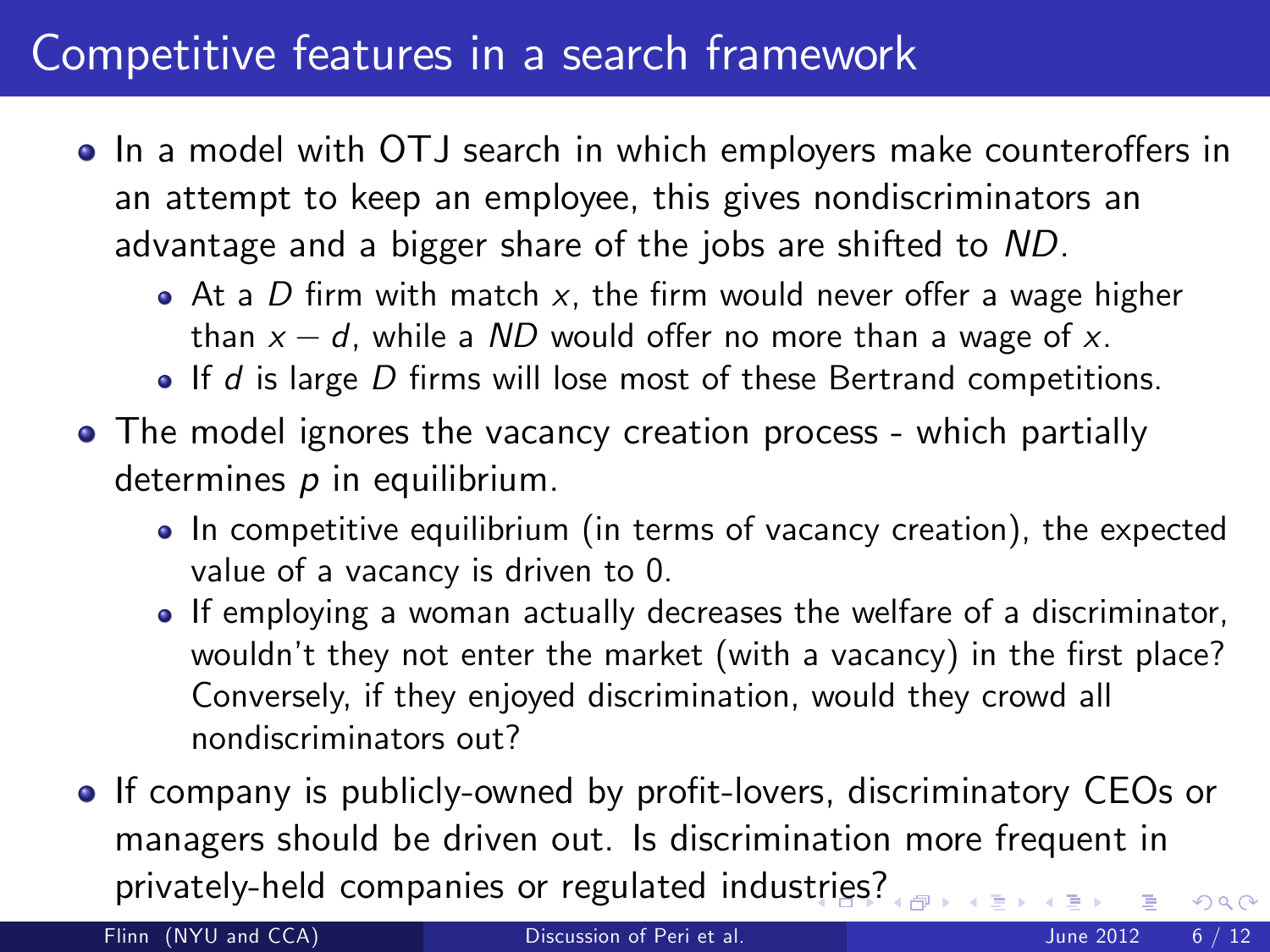- The random search assumption is important here. If discriminators could search only in markets without women, no impacts on the welfare of anyone.
- Equivalently, in a model with directed search, if discriminators could advertise their type, only males would apply to them.
- Equal employment opportunity laws could potentially be welfare-reducing!
- <span id="page-6-0"></span>• An important component of the model is that discriminatory firms can credibly signal to a female applicant that they are discriminators. But all firms bargaining with a female applicant have an incentive to claim that they are type  $D$ . How does this play out in a system with antidiscrimination laws?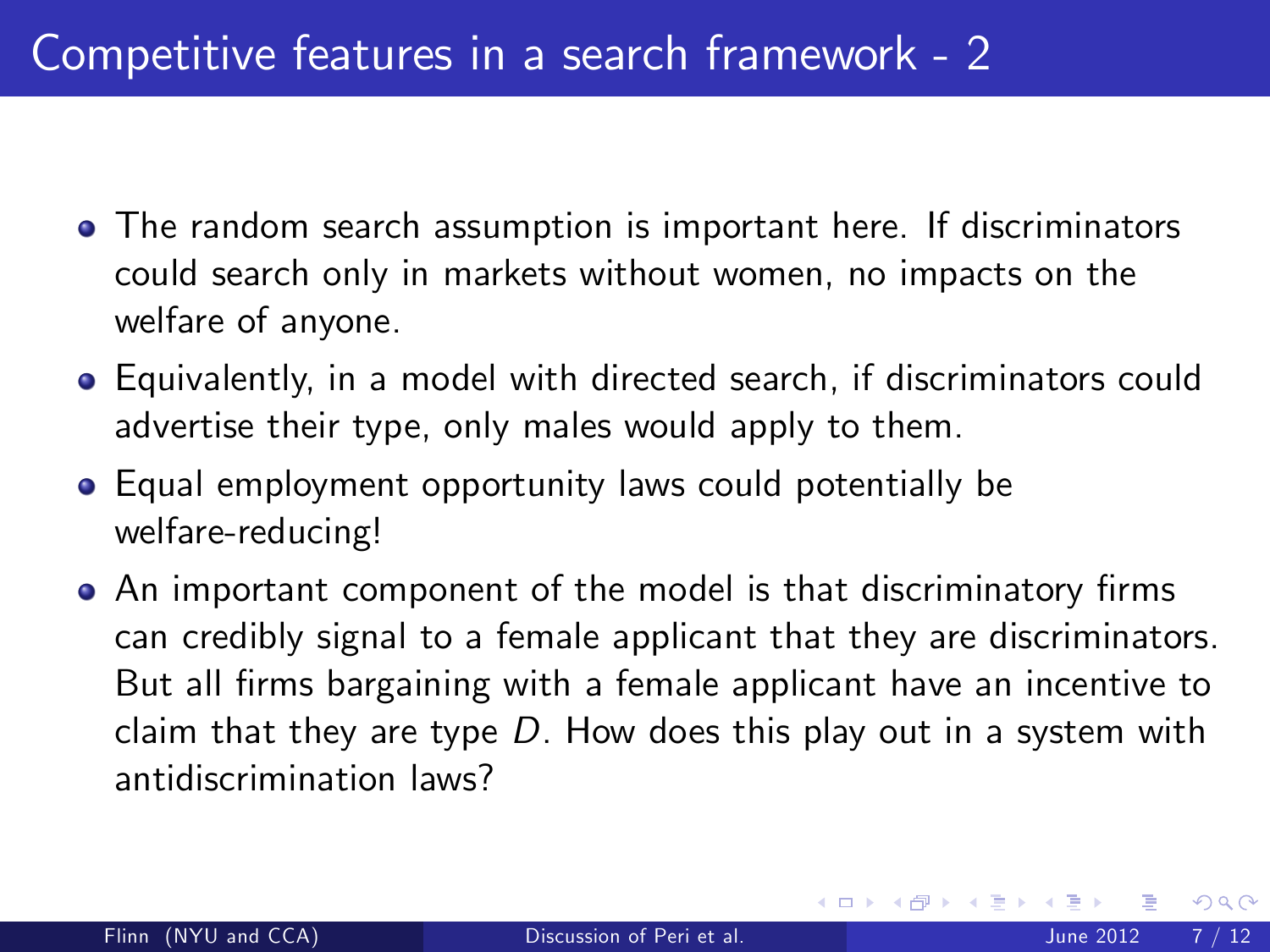# Statistical discrimination

- Is a "pure" discrimination model the right one to think about gender differences?
- A way to blend (cultural) expectations with under-performance by women in the labor market is with a model of statistical discrimination.
- Classic applied paper on the subject is Moro (2003), applied to racial discrimination.
- Define expectations regarding male and female productivity, attachment to the labor market, etc., denoted E.
- There are imperfect signals of individual types. Types may be expected to be different even with the same signal (i.e., schooling).
- Given expectations, do women make (imperfectly observed) investments, participation decisions, etc., consistent with them?
- $\bullet$  If their actions, A, are consistent with E, this is an equilibrium, loosely speaking  $E^*=A(E^*)$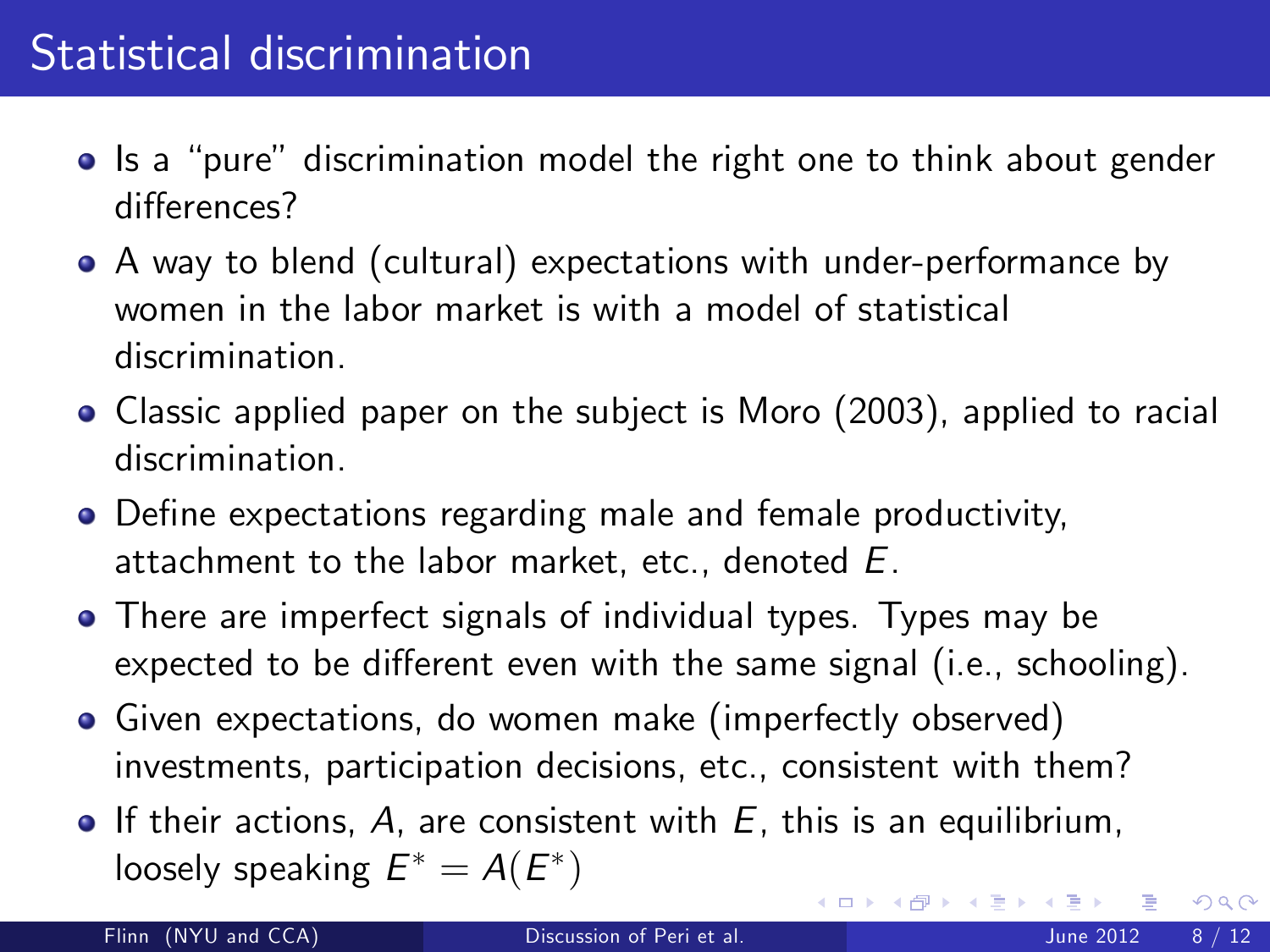- There typically are multiple equilibria,  $E_1^*,..,E_M^*.$
- There are underlying primitives that describe the labor market. like technology, the organization of work, etc.
- Changes in labor market outcomes may reflect solely a change in the equilibrium selected, e.g., moving from  $E_2^*$  to  $E_4^*.$
- Or may reflect changes in the underlying market structure. An open question is how expectations change in such a setting, or whether the lag in changing expectations leads to the imbalance in labor market outcomes by gender of the type well-documented in this report.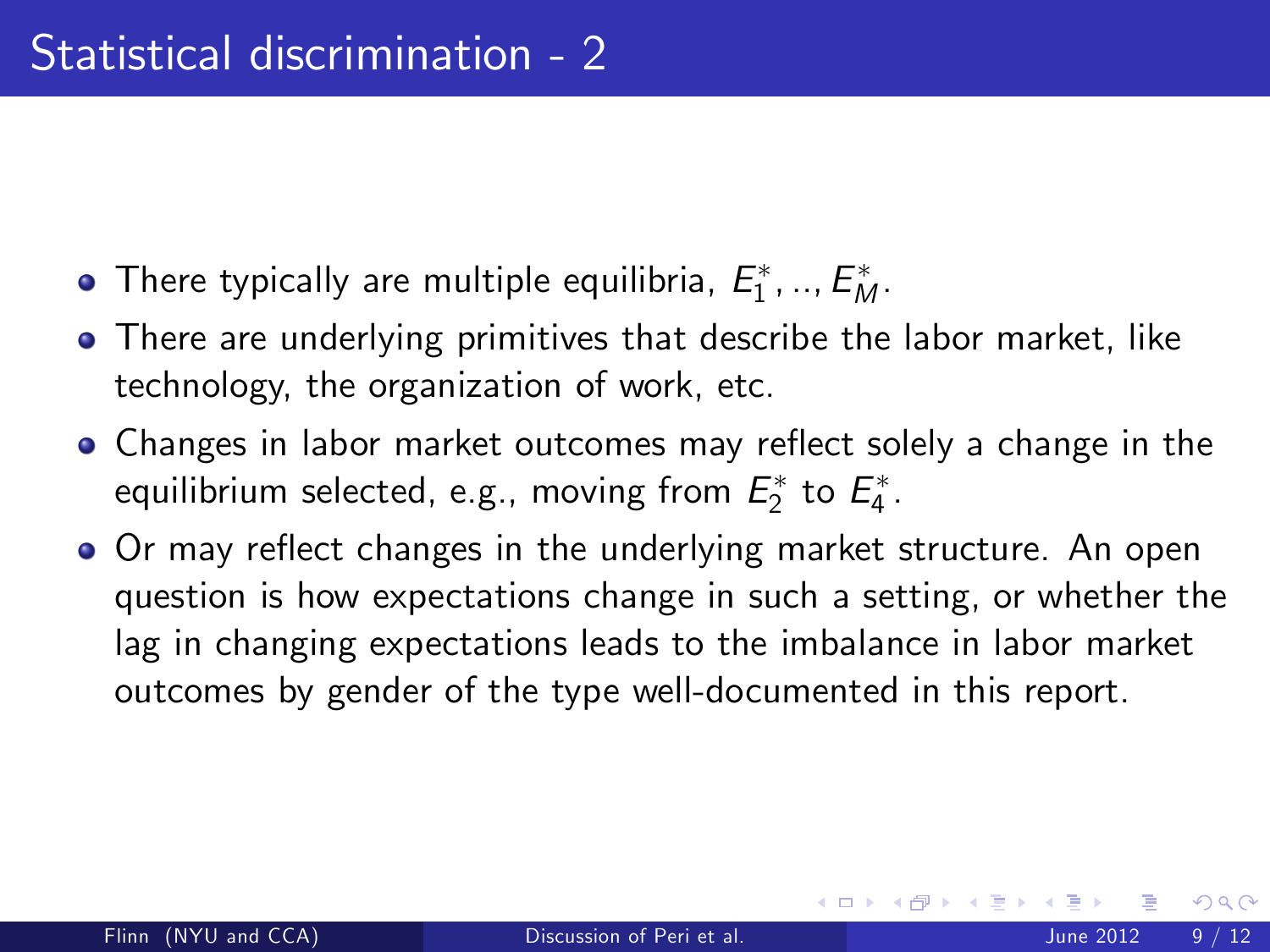- $\bullet$  Key parameters are d and p. Functional form assumptions are required to identify them. The key is the size of  $d$  and  $p$ . If either are 0, then no discrimination per se.
- Identification issues apparent in instability of some parameters across time periods and educational categories. For graduate degrees, no discrimination, while for other educational categories fluctuations in the estimates are disturbing.
- **Other parameter estimates make sense.**
- At a minimum, it would be useful to try some other functional form assumptions for the matching distribution.
- I liked the comparative statics and policy experiments that were conducted. They illustrate the advantages of a model-based approach to empirical research.

4 0 8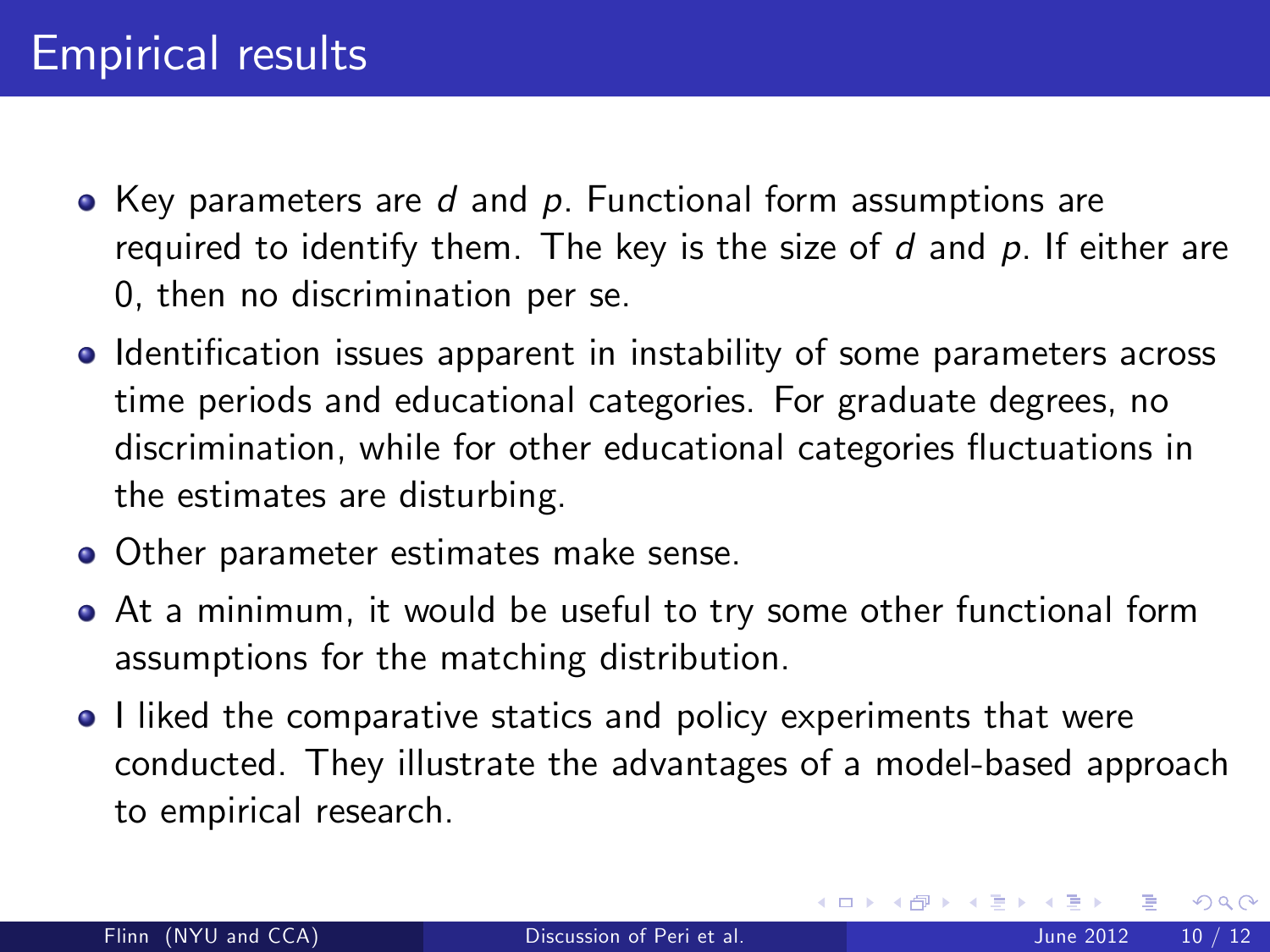

IMPACT OF CHANGE IN DISUTILITY (LEFT PANEL) AND CHANGE IN PROPORTION OF PREJUDICED EMPLOYERS (RIGHT PANEL) ON THE **ACCEPTED EARNINGS DISTRIBUTION** 

results from assuming that a common discount rate is shared by workers and employers, leading to symmetric Nash-bargaining (Binmore et al., 1986; Binmore, 1987).

Third, the structural parameters  $\rho$  and  $b<sub>I</sub>$  enter the log-likelihood (13) only through the reservation match-value  $\rho U_j$ : They can therefore be only jointly identified and the model can be reparametrized in terms of  $\rho U_l$  since  $\rho$  and  $b_l$  can be recovered by the reservation wage Equation (9).

Fourth, even if the primitive parameter is the exogenous arrival rate  $\lambda_J$ , we can reparametrize the model considering the hazard rate  $h<sub>J</sub>$  as the parameter to be identified because the hazard rate conditioning on the model is an invertible function of  $\lambda_J$  as shown in Equation (10).

Fifth, a necessary condition for identification is to assume a recoverable parametric distribution for the productivity-match distribution  $g_J(x)$ .<sup>19</sup> As will be explained later, to separately identify prejudice and productivity differences, it is also necessary to assume that such distribution belongs to a location-scale family. The definition of a location-scale density is

(14) 
$$
g_J(x; \mu_J, \sigma_J) = \frac{1}{\sigma_J} f\left(\frac{x - \mu_J}{\sigma_J}\right),
$$

where f is a known function,  $\mu_l$  the location parameter, and  $\sigma_l$  the scale parameter.

 $19$  A distribution is *recoverable* from a truncated distribution if knowledge of the point of truncation and of the distribution above the point of truncation are enough to uniquely determine it. Flinn and Heckman (1982) show that in a search model with match-specific productivity, it is impossible to determine the shape of the productivity distribution below the truncation point (the reservation value) without a parametric assumption. This knowledge is essential to incorporate equilibrium effects in evaluating policy experiments.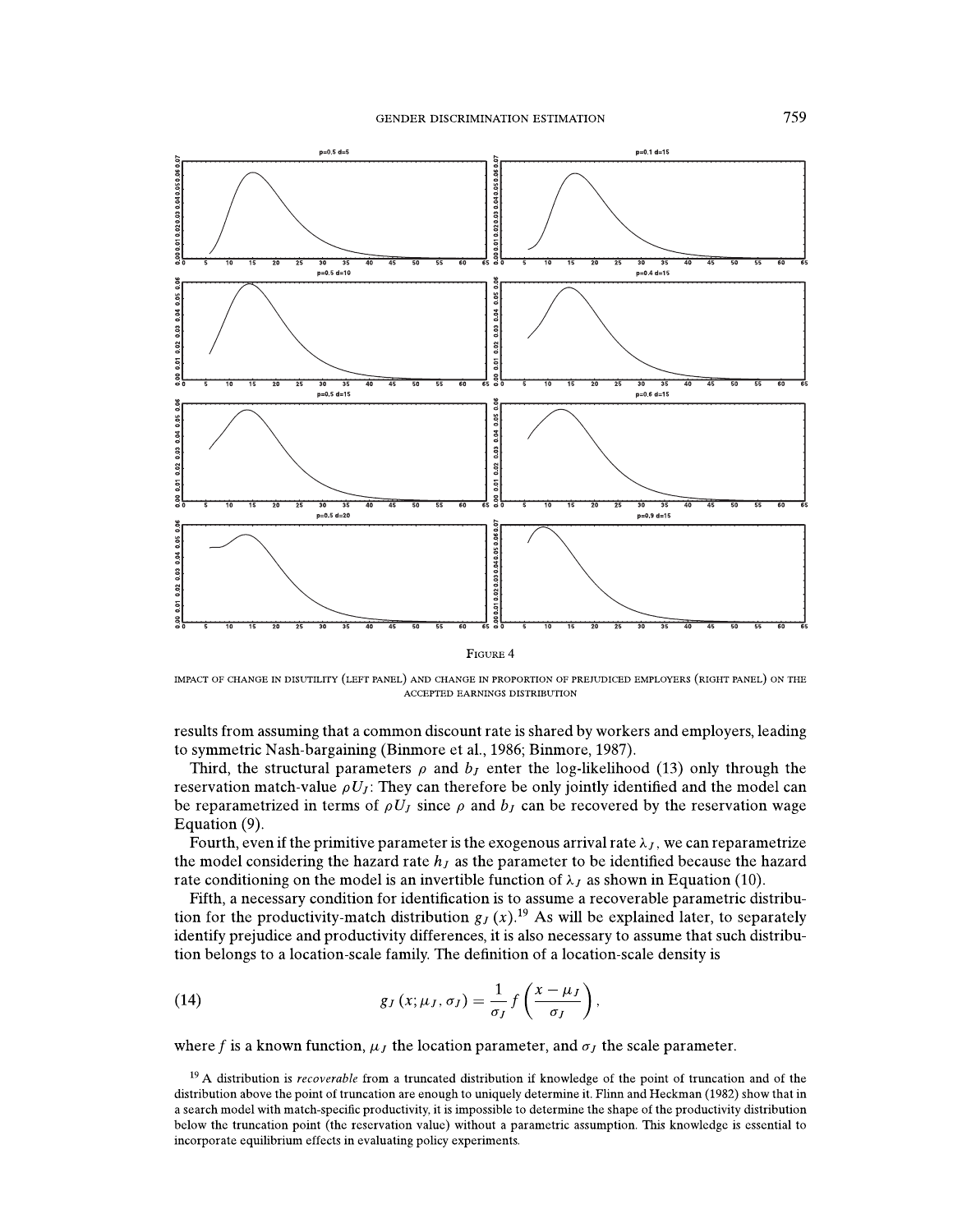- There was very little discussion of the household or marital sorting. These issues are important.
- As was the case with the gender-based taxation proposal or Alesina and Ichino, in a household context the first-order effects of gender discrimination in earnings may be unimportant if employers like employing men  $(+d)$  and dislike employing women  $(-d)$  if most individuals are married and working.
- $\bullet$  Second order effects in the sense of intrahousehold welfare distributions - could be present and important.